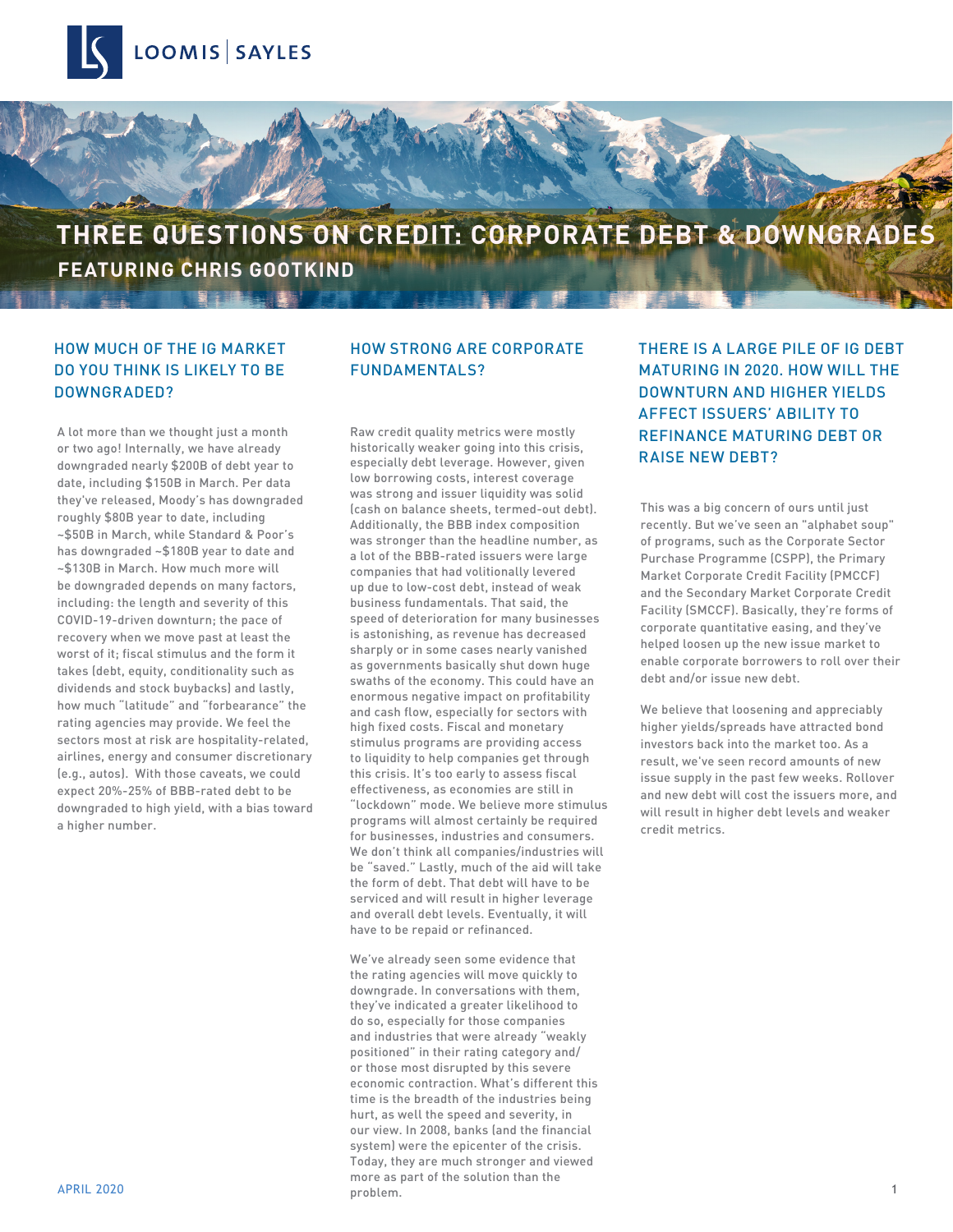

#### **AUTHOR**



**CHRIS GOOTKIND, CFA** VP, Director, Credit Research

## **Disclosure**

*This commentary is provided for informational purposes only and should not be construed as investment advice. Any opinions or forecasts contained herein reflect the subjective judgments and assumptions of the authors only and do not necessarily reflect the views of Loomis, Sayles & Company, L.P. Investment recommendations may be inconsistent with these opinions. There is no assurance that developments will transpire as forecasted and actual results will be different. Data and analysis do not represent the actual or expected future performance of any investment product. Information, including that obtained from outside sources, is believed to be correct, but Loomis Sayles cannot guarantee its accuracy. This information is subject to change at any time without notice.*

*Market conditions are extremely fluid and change frequently.*

*LS Loomis | Sayles is a trademark of Loomis, Sayles & Company, L.P. registered in the US Patent and Trademark Office.*